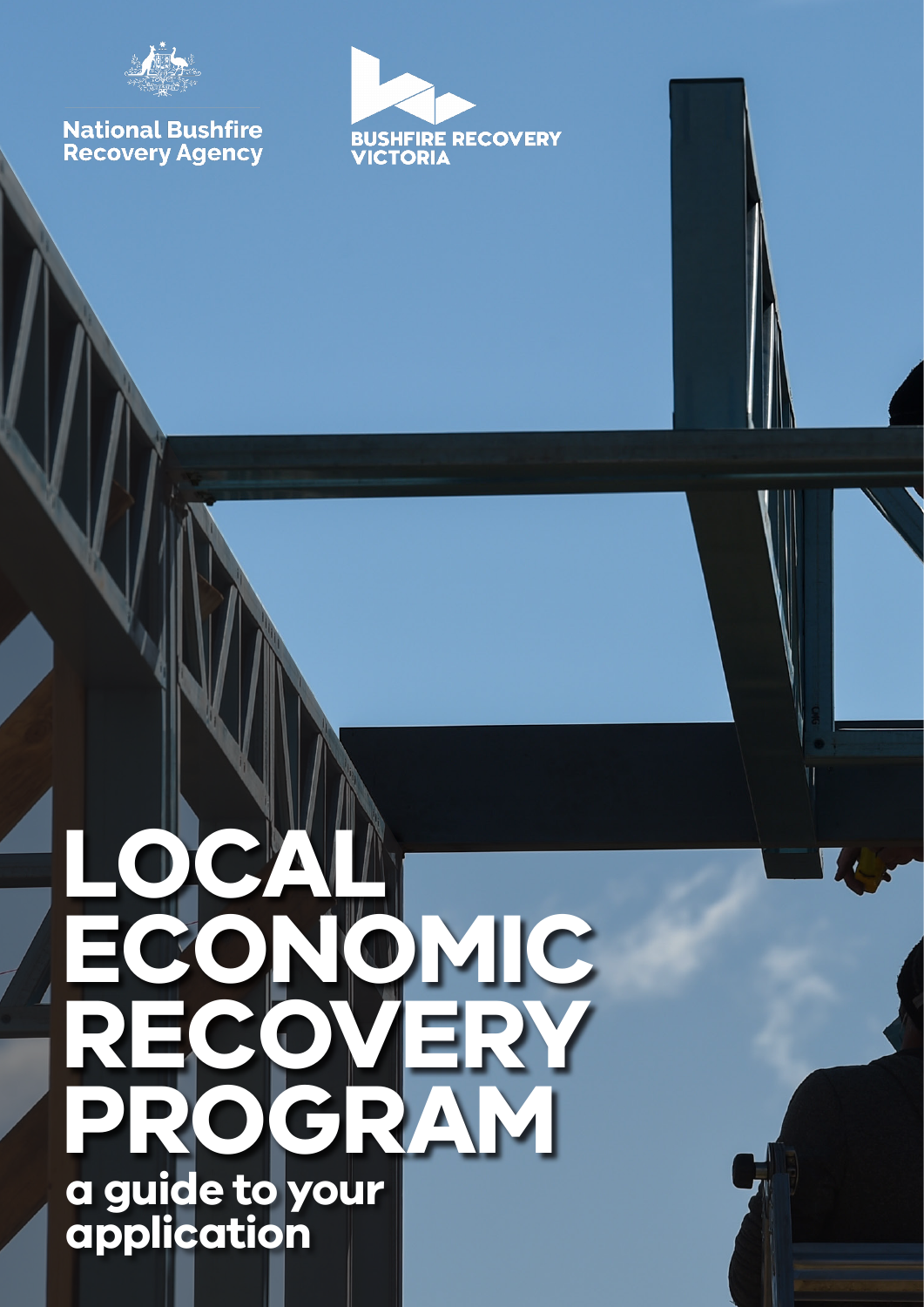### **WHAT'S THE LER PROGRAM?**

**The \$68.6 million Local Economic Recovery (LER) program is jointly funded by the Australian & Victorian Governments and will fund local projects vital for community recovery, support economic stimulus projects, and boost industry and jobs across bushfire-affected regions.**

"Bushfire affected communities have suffered from multiple disasters this year, but we're determined to support local ideas and help these communities come out the other side better. Decisions about where this funding goes will continue to be shaped and influenced by the communities that stand to benefit."



**Commonwealth Minister for Agriculture, Drought and Emergency Management David Littleproud** 

"We're putting the call out for big ideas to boost industry, infrastructure and tourism, and we're also putting the call out for those smaller, local community projects which build a sense of community pride and connectedness, and encourage visitors to stop by town and shop locally."



**Victorian Minister for Police and Emergency Services, Lisa Neville**

### **WHERE WILL FUNDING GO?**

After extensive consultation with local communities, the Australian and Victorian Governments have allocated the available funding across two streams - a local community stream and a regional economic stream:

### **LOCAL COMMUNITY STREAM**

**\$26.6 million Local Community Project Grants** 

**REGIONAL ECONOMIC STREAM**

**\$34 million Regional Economic Stimulus & Resilience Grants**

**\$8 million Regional Economic Programs Fund**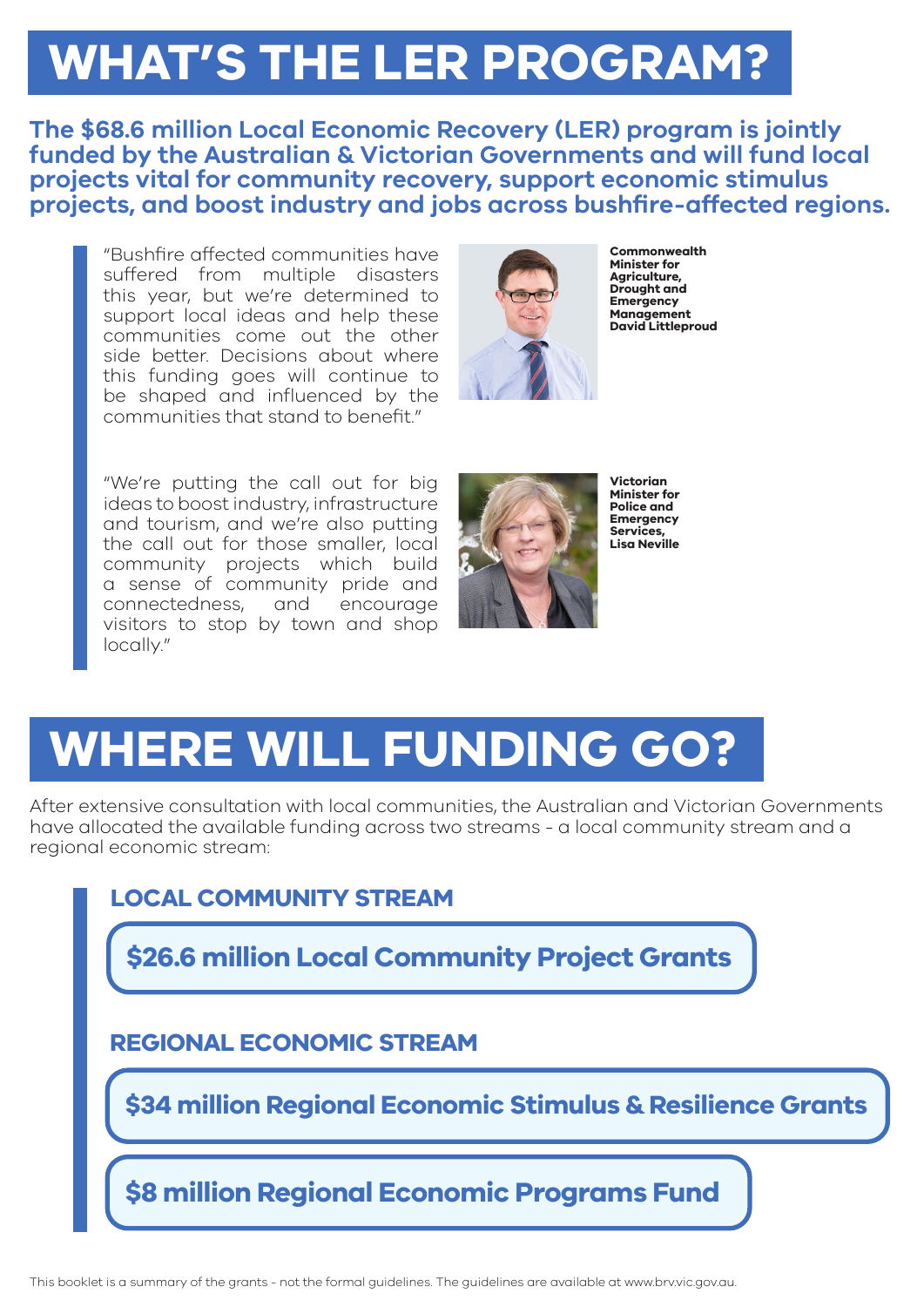### **LOCAL COMMUNITY PROJECT GRANTS**

### **PURPOSE**

These grants have been established to support local community recovery by funding projects that are important to achieving the aspirations and priorities of local communities. Objectives include:

- increase economic and social benefits through enabling infrastructure
- increase employment opportunities and decrease skills shortages
- increase the capacity of the business community by enhancing employment, business and economic opportunities with a focus on tourism and primary industries, including small businesses
- increase and restore visitor confidence in the region
- improve community wellbeing
- restore or improve the natural environment
- promote Aboriginal participation and ownership; protect and enhance Aboriginal culture, and more - see full quidelines

#### **TIMEFRAMES**

Five shovel-ready projects supported by communities were approved in September 2020. There will be three further rounds of funding applications:



### **MAXIMUM FUNDING PER GRANT**

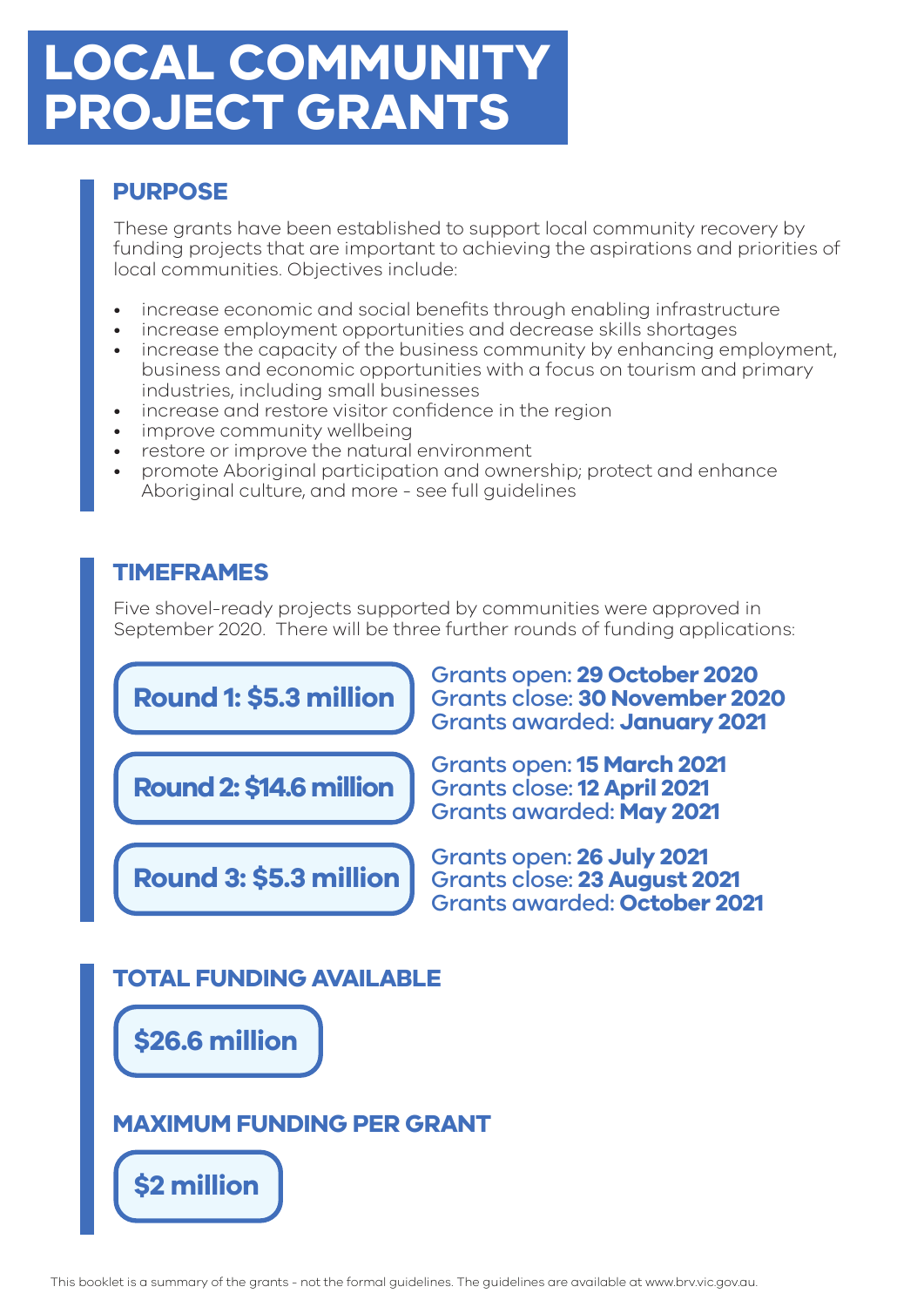### **LOCAL COMMUNITY PROJECT GRANTS**

### **(Continued)**

#### **ELIGIBLE AREAS**

- East Gippsland Shire
- Wellington Shire
- Towong Shire
- Alpine Shire
- Indigo Shire
- Mansfield Shire
- Rural City of Wangaratta
- Wodonga City
- Falls Creek Alpine Resort
- Mount Hotham Alpine Resort
- Mount Buller & Mount Stirling Alpine Resort

### **ELIGIBLE ORGANISATIONS**

- Community Recovery Committee (CRC)
- Local Government Authority and Alpine Resort Management Board
- not-for-profit organisation, including community groups that are an incorporated body, cooperative, association or social enterprise
- private sector businesses
- business and industry groups, including chambers of commerce and business associations, industry peak bodies, business and industry clusters and networks.
- utility and services providers and water corporations
- TAFE institution and university
- public/private partnership, through an incorporated entity
- other organisation agreed between the National Bushfire Recovery Agency and the Victorian Government.
- an auspice organisation (when a larger organisation assists a smaller organisation to fund a project.)

### **ELIGIBLE PROJECTS**

Eligible projects must directly benefit one or more local communities within a fire affected region and align with one or more of the following LER Program categories:

- **• Enabling infrastructure:** New infrastructure and functionality enhancements or upgrades to existing infrastructure including betterment.
- **• Industry and business development:** Initiatives supporting entrepreneurship and innovation, business retention, development of regional specialisations, economic diversification, expansion and attraction, capacity building, workforce participation, skills development, small business development, and local and regional industry networks.
- **• Social development:** Community development and wellbeing, social support or social development initiatives.
- **• Natural environment and resource development:** Natural resource restoration and environmental improvement initiatives.
- **• Built environment adaptation:** Disaster risk reduction through adapting the built environment to future climate and natural hazard conditions.
- **• Aboriginal Culture and Healing:** Initiatives that value and respect aboriginal culture and promote Aboriginal participation and ownership.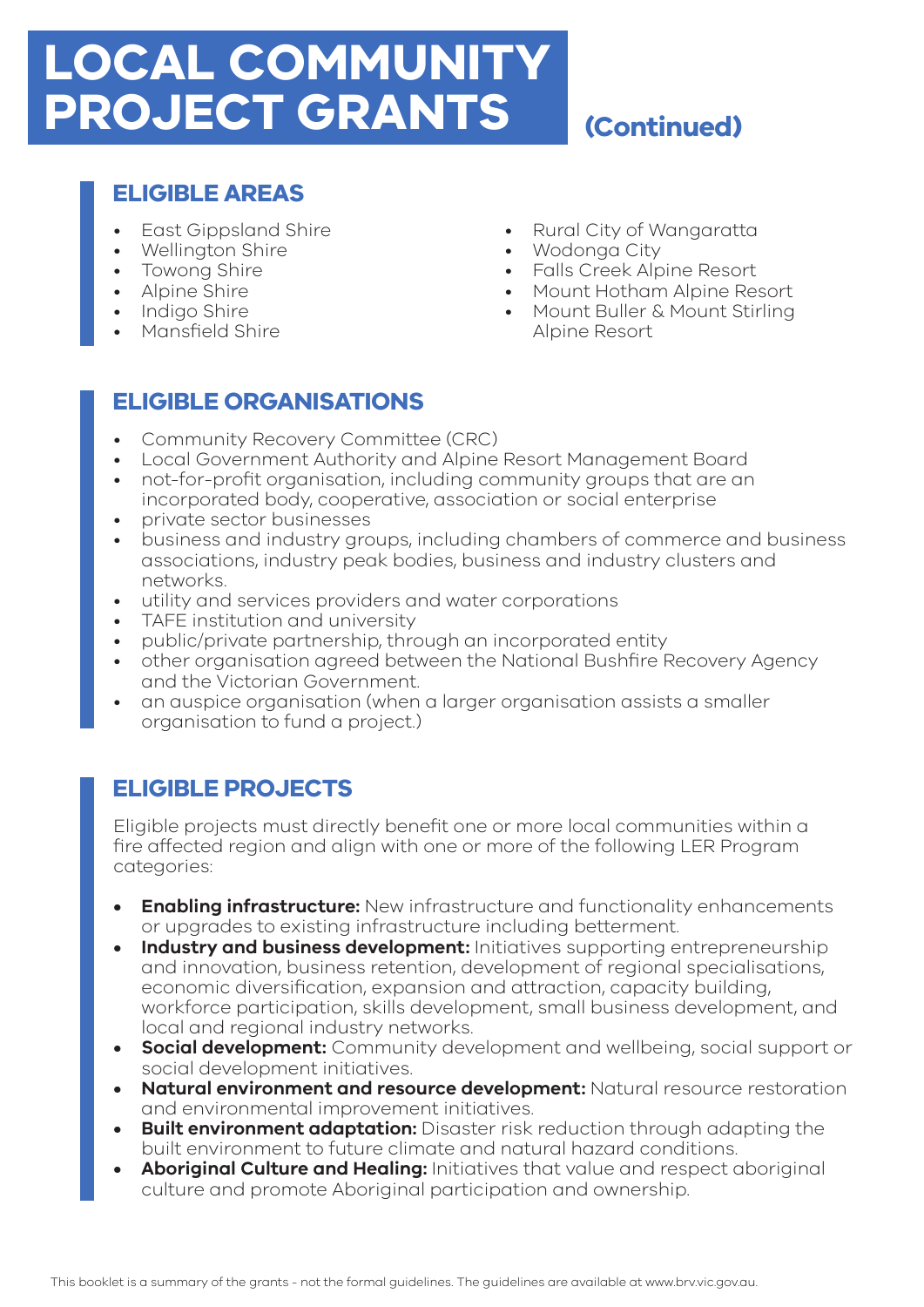### **LOCAL COMMUNITY PROJECT GRANTS (Continued)**

#### **HOW TO APPLY**

**Speak to BRV**

**View the guidelines**

The full guidelines at www.brv.vic.gov.au spell out all the criteria for this program. Bushfire Recovery Victoria administer these grants.

BRV can discuss your proposal with you. You can register your interest and request a call from a BRV staff member by visiting www.brv.vic.gov.au.

**Prepare application**

Applications open soon at www.brv.vic.gov. au. There are a number of steps you have to undertake as part of your application. Support is available by contacting BRV (details below).

#### **HOW YOUR APPLICATION WILL BE ASSESSED**

- **• Local community benefit:** Applicants must explain how the project addresses a need of one or more communities that has arisen due to the impacts of the 2019-20 bushfires, including a description of how the fires have impacted on the community targeted by the project - and more.
- **• Local participation and support:** Applicants must demonstrate that the project is supported by the community (for example, through letter/s of support from the Community Recovery Committees or Municipal Recovery Committee) - and more.
- **• Alignment with recovery plans:** Applicants must demonstrate how the project aligns to and supports one or more of the medium-long term recovery needs identified in the State Recovery Plan, Community Recovery Plan or Municipal Recovery Plans - and more
- **• Long term outcomes:** Applicants must demonstrate clearly how the proposed project will achieve positive long-term outcomes for a bushfire affected community - and more.
- **• Project feasibility and delivery:** Applicants must demonstrate: how the project will be delivered and anticipated completion date, that project costs are accurate and reasonable - and more.

### **CONTACT BRV**

Visit the Local Economic Recovery Page at www.brv.vic.gov.au to view the guidelines, book an appointment, or contact us:

- www.brv.vic.gov.au
- 1800 560 760
- connect@brv.vic.gov.au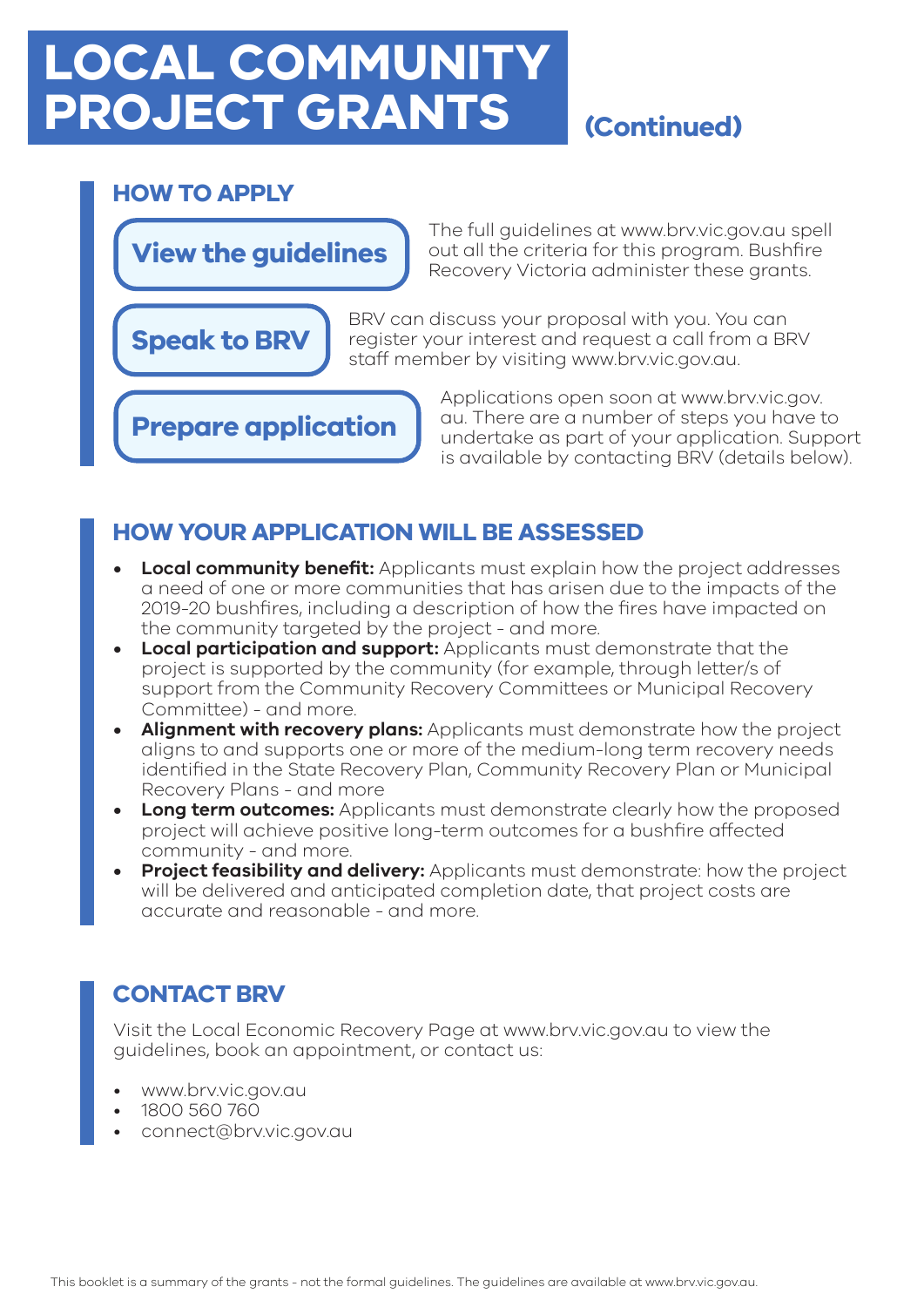### **REGIONAL ECONOMIC STIMULUS AND RESILIENCE GRANTS**

### **PURPOSE**

These grants have been established to support regional economic recovery by stimulating economic growth and building economic resilience in bushfire affected regions. Objectives include:

- increase economic and social benefits through enabling infrastructure
- increase employment opportunities and decrease skills shortages
- increase the capacity of the business community by enhancing employment, business and economic opportunities with a focus on tourism and primary industries, including small business or other sectors
- increase business capability, including Aboriginal businesses
- increase longer term resilience for future emergency events
- increase and restore visitor confidence in the region
- protect and enhance Aboriginal culture, and support participation and ownership, and more - see full guidelines

### **TIMEFRAMES**

The program will be delivered through a single competitive round.



**\$34 million**

### **MAXIMUM FUNDING PER GRANT**

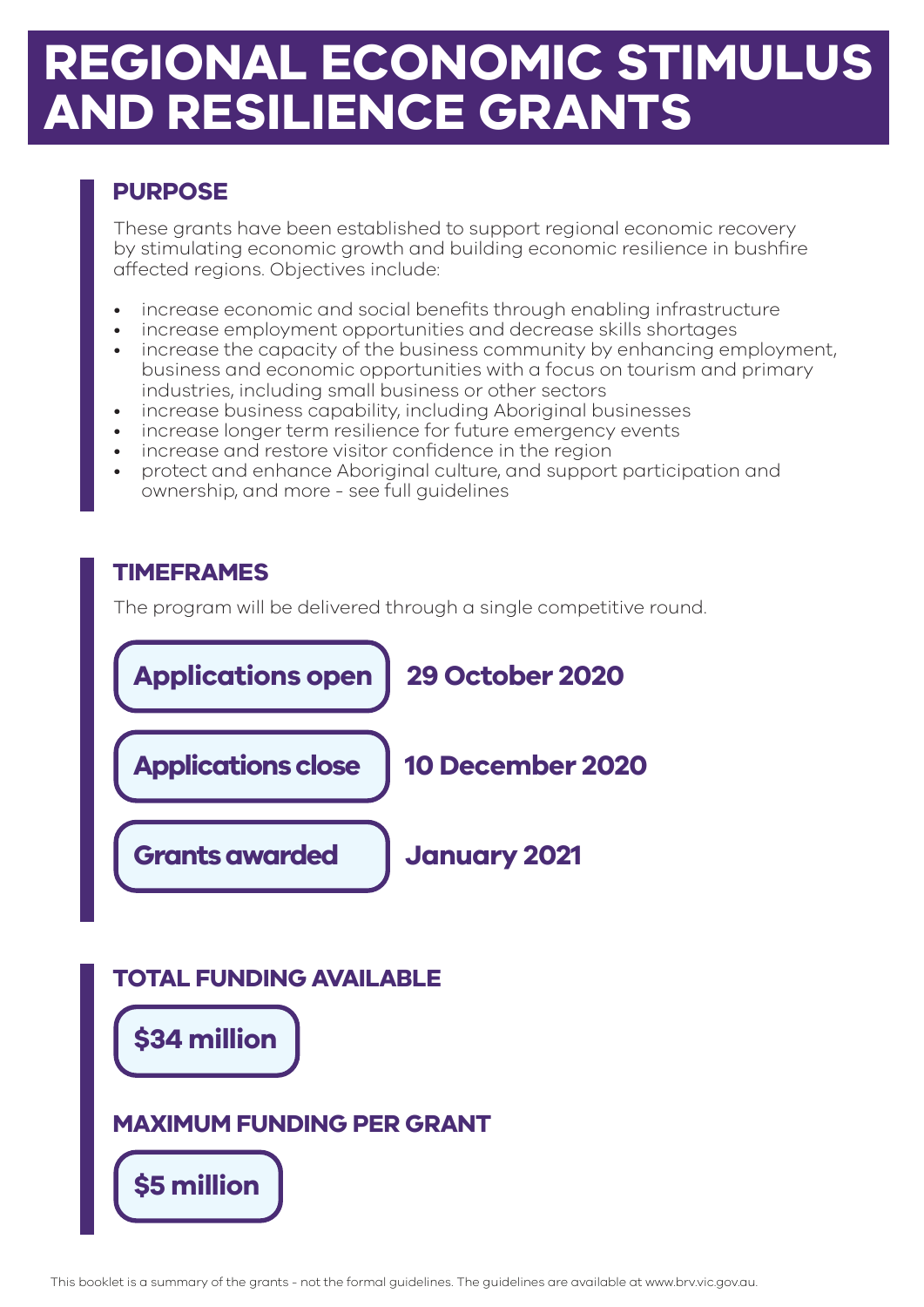### **REGIONAL ECONOMIC STIMULUS AND RESILIENCE GRANTS (Continued)**

#### **ELIGIBLE AREAS**

- East Gippsland Shire
- Wellington Shire
- Towong Shire
- Alpine Shire
- Indigo Shire
- Mansfield Shire
- Rural City of Wangaratta
- Wodonga City
- Falls Creek Alpine Resort
- Mount Hotham Alpine Resort
- Mount Buller & Mount Stirling Alpine Resort

### **ELIGIBLE ORGANISATIONS**

- Local Government Authority and Alpine Resort Management Board
- industry organisation
- private sector businesses, including Aboriginal organisations, sole traders, micro and small businesses
- business and industry groups, including chambers of commerce and business associations, industry peak bodies, business and industry clusters and networks.
- utility and services providers and water corporations
- TAFE institution and university
- public/private partnership, through an incorporated entity
- not-for-profit organisation, including community groups that are an incorporated body, cooperative, association or social enterprise
- other organisation agreed between the National Bushfire Recovery Agency and the Victorian Government.
- an auspice organisation

### **ELIGIBLE PROJECTS**

Projects are eligible if they are designed to produce an economic benefit to a fire affected region (East Gippsland and/or North East Victoria) and align with one or more of the following LER Program categories:

#### **Enabling infrastructure**

- Economic infrastructure and new infrastructure focused on functionality improvements, enhancements or upgrades to including betterment.
- Support for projects focused on micro-grids, local energy grids, that helps deliver resilience and economic value for communities.
- Industry and business development, including small business and microenterprises/sole traders' development.

#### **Initiatives supporting entrepreneurship and innovation**

- Development of regional specialisations and economic diversification.
- Business retention, new business development and business expansion and attraction.
- New technologies, plant and equipment and systems to improve productivity, competitiveness, and business and jobs growth.
- Capacity building, workforce participation, skills development, and local and regional industry networks.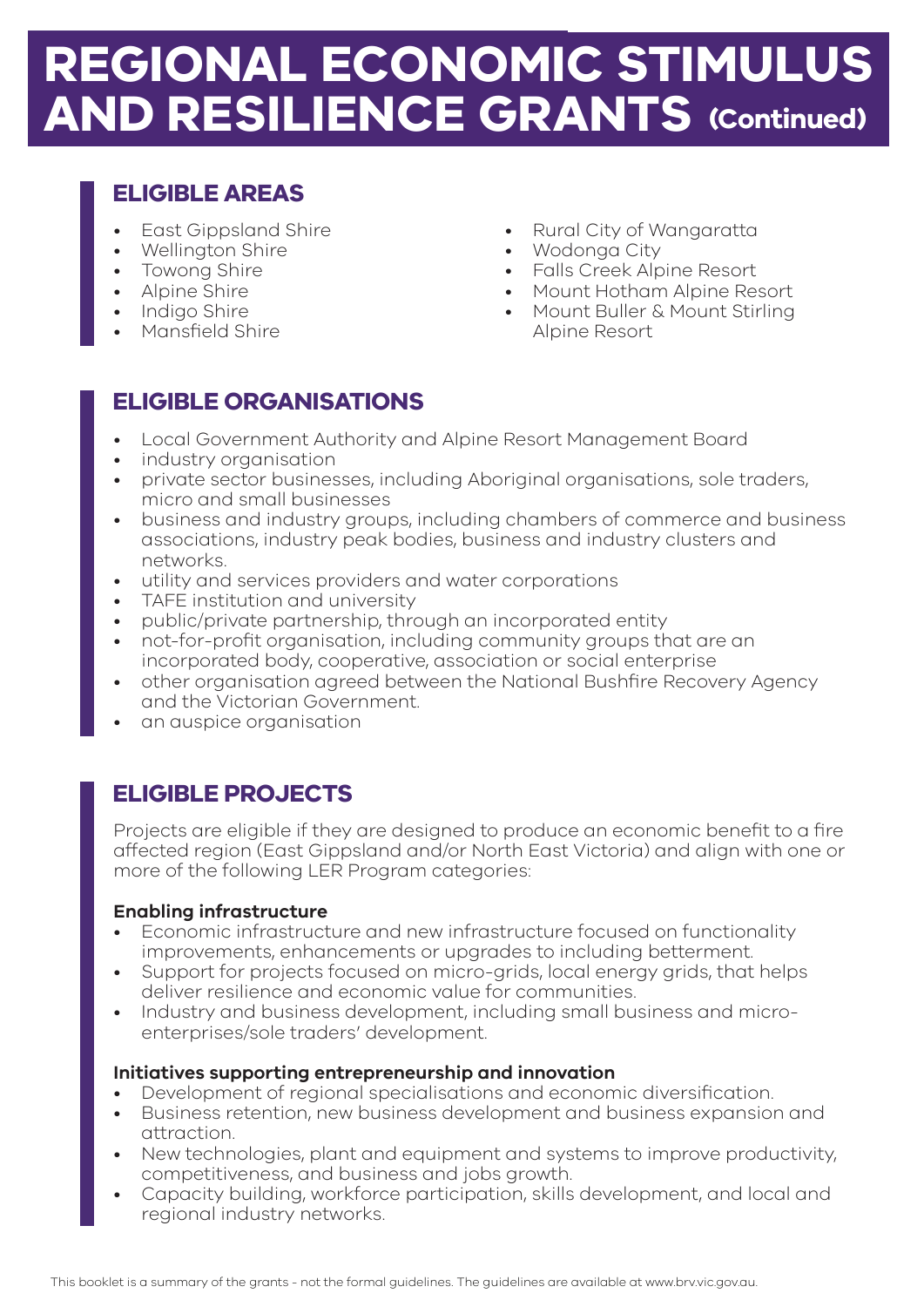### **REGIONAL ECONOMIC STIMULUS PROJECT GRANTS (Continued) AND RESILIENCE GRANTS (Continued)**

#### **HOW TO APPLY**

**Speak to RDV**

**View the guidelines**

The full guidelines are at www.brv.vic.gov.au or www.rdv.vic.gov.au. Regional Development Victoria administer these grants.

Lodge your Registration of Interest with Regional Development Victoria's regional office (details below). They will conduct an initial assessment and provide you with the application form.

**Prepare application**

Applications open soon. There are a number of steps you have to undertake as part of your application. You need to first register your interest with RDV.

#### **HOW YOUR APPLICATION WILL BE ASSESSED**

- **• Regional economic benefit:** Applicants must explain how the project will deliver regional economic benefits in a fire affected area - and more.
- **• Local participation and support:** Applicants must demonstrate that the project has local participation and support showing the community was engaged at the project planning stage and/or there are identified pathways for the project benefits to be shared in the community - and more.
- **• Alignment with recovery plans:** Applicants must demonstrate how the project aligns to and supports one or more of the medium-long term recovery needs identified in the State Recovery Plan, Community Recovery Plan or Municipal Recovery Plans - and more
- **• Enduring socio-economic outcomes:** Applicants must demonstrate how the project supports long term socio-economic outcomes for communities in a bushfire affected region; and - and more.
- **Project feasibility and delivery:** Applicants must demonstrate how they are financially viable and have the capacity to manage and complete the project and more.

### **REGIONAL RDV OFFICES**

79a Wyndham Street **Shepparton**  Tel: 5895 4100 information.shepparton@rdv.vic.gov.au

33 Breed Street, **Traralgon**  Tel: 5116 7300 information.traralgon@rdv.vic.gov.au 1st Floor, 62 Ovens Street, **Wangaratta**  Tel: 5722 7101 information.wangaratta@rdv.vic.gov.au

Level 2, 111–113 Hume Street, **Wodonga**  Tel: 6059 0200 information.wodonga@rdv.vic.gov.au